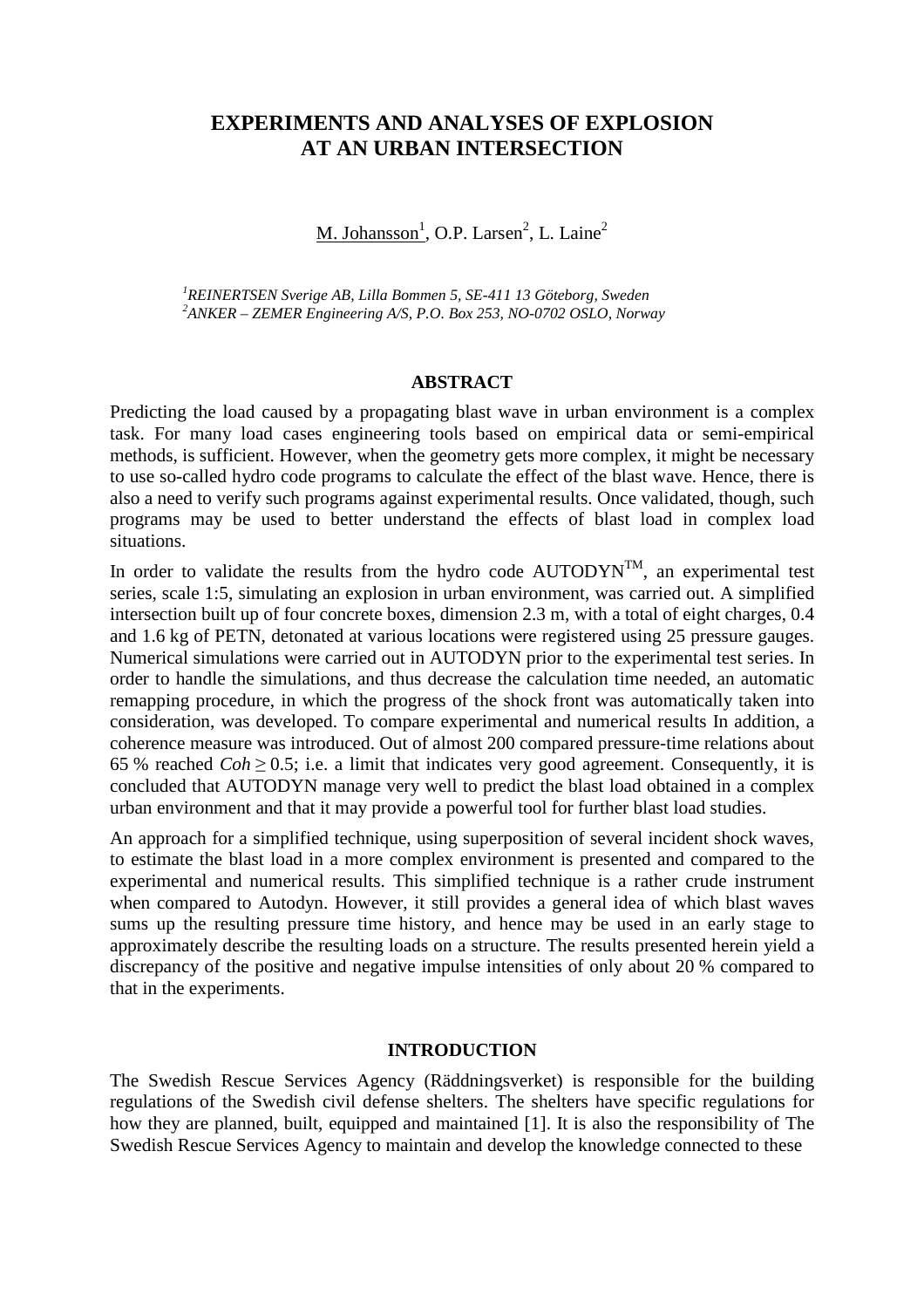structures. Consequently, a research project, [2], was initiated in 2006 wherein the main aim is to increase the knowledge of the load characteristics from a blast load and how to determine the capacity of any given building or group of buildings to withstand such loads.

Predicting the load caused by a propagating blast wave in urban environment is a complex task. According to [3] there are three types of methods to be used: empirical, semi-empirical and numerical methods. For non-complex load cases it is usually sufficient to use engineering tools based on empirical data, e.g. ConWep [4]. For more complex situations, though, it is necessary to use semi-empirical methods, i.e. methods based on models in which the important physical process is accounted for in a simplified way. Several researchers have also developed such models, e.g. [5]-[9], that work well within given limits and that provides an increased understanding of the resulting blast load. However, when the geometry gets more complex, such as in an urban environment, it may no longer be enough to use this type of simplified tools, [10]. In such cases numerical methods incorporating computational fluid dynamics (CFD) techniques, so-called hydro codes, may be used. However, even though the computational possibilities, regarding both the complexity of the analysis and the required computer time, steadily increase, it is still of utmost importance to make sure that the results obtained in such methods correlate to the real experimental behavior. Hence, there is a need to verify such programs against experimental results. Once this is guaranteed it is possible to use hydro code programs instead of, or in conjunction with, experimental performances.

In this project the explicit code  $\text{AUTODYN}^{\text{TM}}$  [11] is used. It has previously been shown in [12] that AUTODYN provides satisfactory agreement with ConWep in analyses of spherical air bursts. However, it is also necessary to verify that this is the case in a more complex urban environment. Accordingly, when the opportunity to take part in an experimental test-series, originally initiated and planned by the Norwegian Defense Estates Agency (Forsvarsbygg) and to be carried out in cooperation with the Swedish Defense Research Agency (FOI), revealed itself the Swedish Rescue Services Agency joined in as a co-financier. The aim of this was twofold: to increase the knowledge about blast load in a complex environment and to investigate the possibility for AUTODYN to predict the resulting load characteristics obtained in such a case. Furthermore, the results obtained have also been used to compare the possibility to use a simplified semi-empirical calculation method, based on super positioning of several incident blast waves modified with regard to diffraction.

### **EXPERIMENTAL STUDY**

The experimental location consisted of four concrete cubic boxes (dimension 2.3 m) positioned at a distance of 2.3 m apart, see Figure 1. Two types of charges, 0.4 kg PETN and 1.6 kg PETN were used and positioned either close to the ground (0.20 m) or at mid height (1.15 m) of the concrete boxes in four different locations. The tests were carried out in scale 1:5 meaning that the concrete boxes approximately corresponded to a four-story building of height 11.5 m and the small charge of 50 kg PETN, detonating 1.0 m above ground. Hence, a threat situation roughly equal to what might be expected from a small car bomb.

A total of 25 pressure gauges were used to register the pressure-time relations at various locations. 20 gauges had fixed positions in the concrete boxes: 10 low (L) at a level of 0.20 m, 8 in the center (C) at 1.15 m above the ground and 2 on the roof (R), see Figure 1. All gauges but two were positioned in the middle of the wall/roof. The last two gauges (BA6L and BA7L) were positioned low 0.20 m from one of the box corners. The remaining 5 gauges were used as free field pressure gauges (FF) and fastened on wooden boards placed on the ground, with various positions depending on the position of the charge, see Figure 2.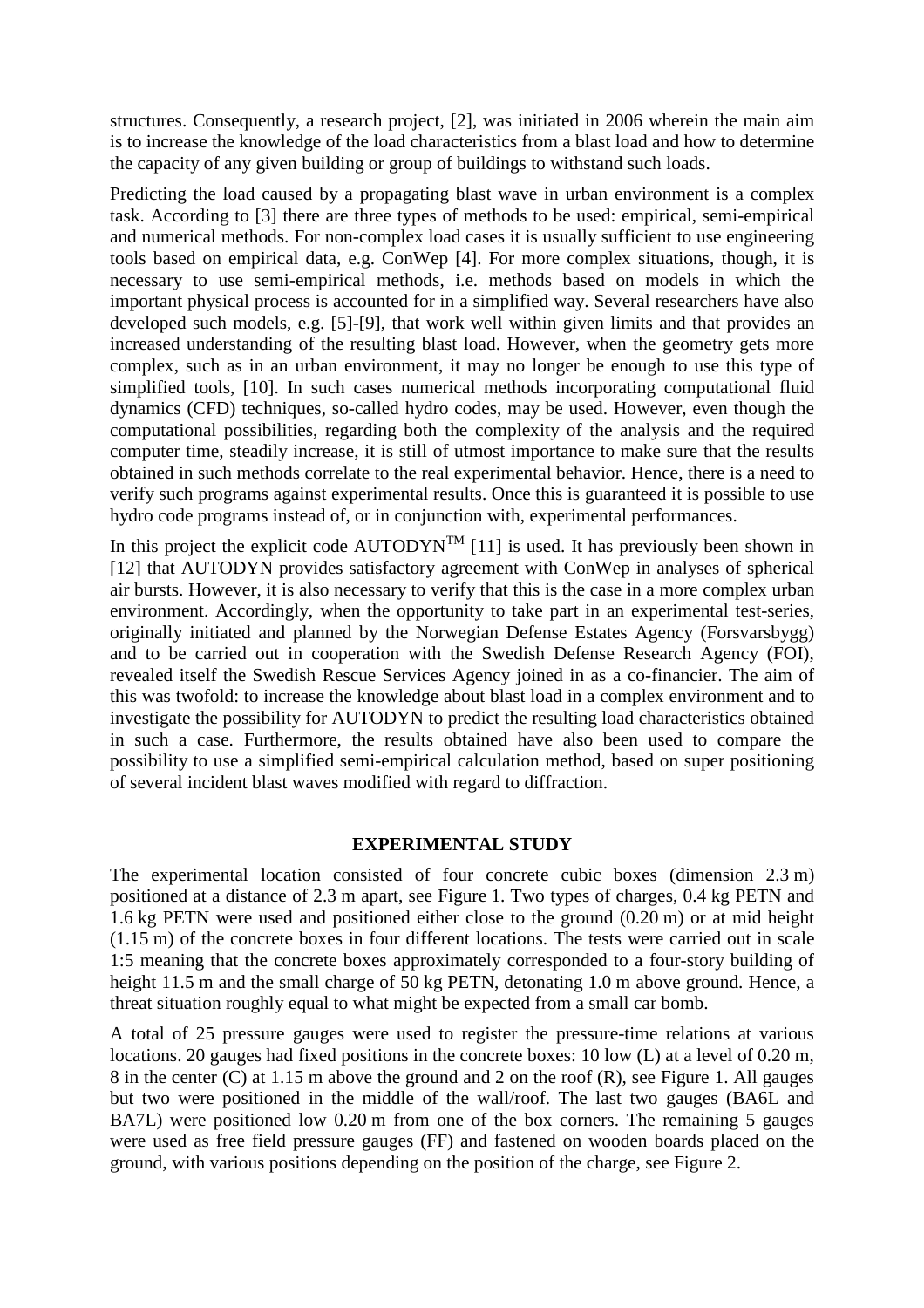

Figure 1: Top view of the experimental set-up and gauges located on the concrete boxes. The charges were placed in four different positions  $(\#1 - \#4)$  at a height of 0.2 m (0.4 kg) PETN) or 1.15 m (1.6 kg PETN) above the ground.



Figure 2: Top view of the different ground gauge positioning for each charge location.

The explosive used was the Swedish PETN, Sprängdeg m/46, with a density of about 1 500 kg/m<sup>3</sup> , which consists of approximately 86 % pentolite and 14 % mineral oil. Accordingly, the 0.4 kg and 1.6 kg charges used consisted of 0.344 kg and 1.376 kg pentolite, respectively. Using the average equivalent TNT weight 1.21, given in ConWep, the scaled distance *Z* (expressed as TNT equivalent) can be determined. The minimum horizontal projection of the distance between the charges and the pressure gauges varied from 1.15 m to about 10 m, which provide a scaled distance of  $1.5 \le Z \le 13$  m/kg<sup>1/3</sup> and  $1.0 \le Z \le 8.5$  m/kg<sup>1/3</sup> for the 0.4 kg and 1.6 kg charges, respectively.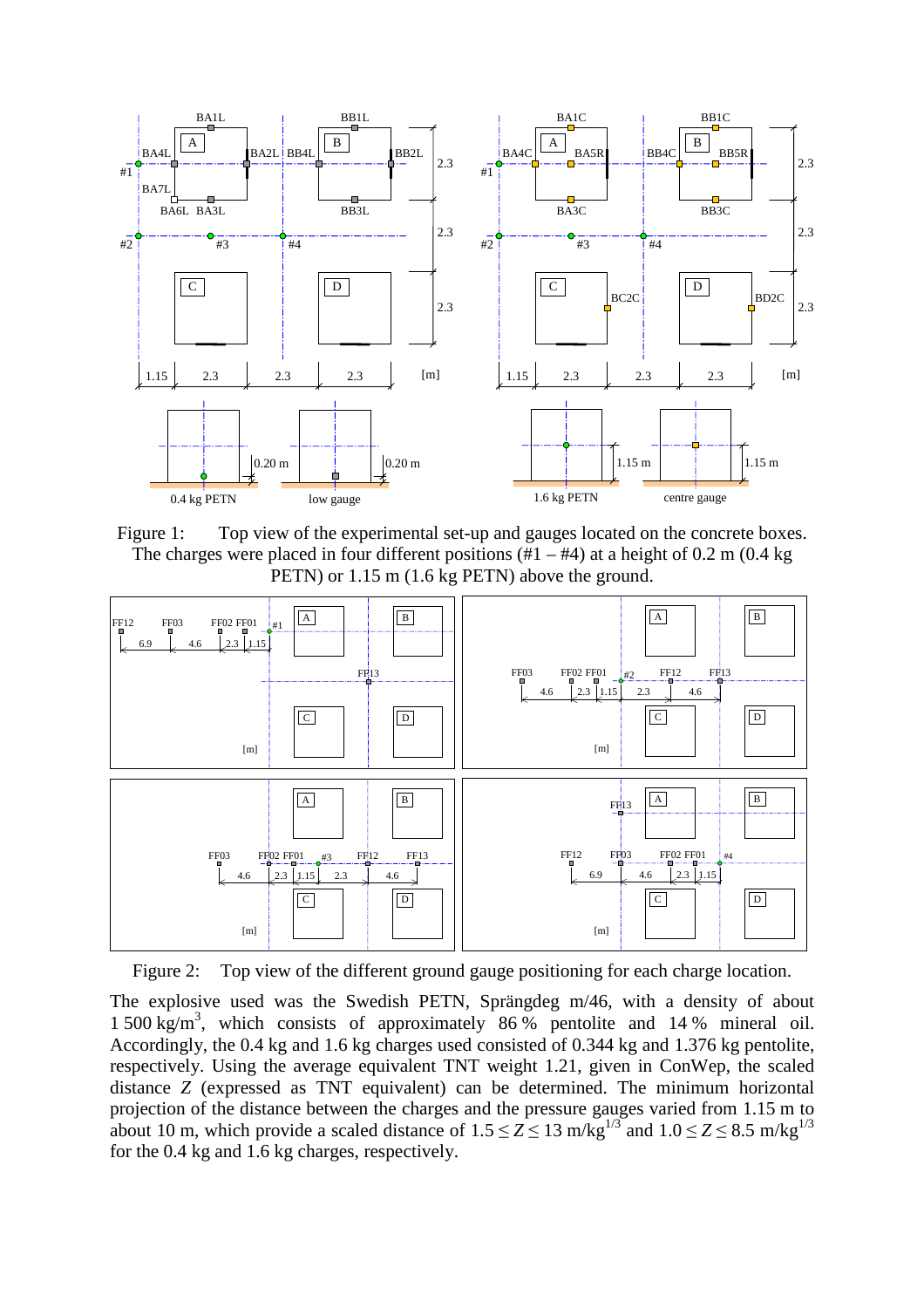### **FINITE ELEMENT MODEL**

The blast simulations were performed using the explicit code AUTODYN [11]. All simulations were made before the experiments were carried out, which means that the experimental results are used to validate how well AUTODYN manage to describe the blast load in a complex environment similar to that in a city.

In the numerical model the physical domain was represented by rectangular boxes in 3D which in turn were filled with cube shaped hexahedral linear elements. The size of these rectangular boxes varied based on the blast scenarios as well as the different remap stages and the planar symmetry present. A typical series of 3D remap runs over 4 stages would have approximate rectangular domain sizes of:  $(2 \text{ m})^3$ ,  $(4 \text{ m})^3$ ,  $(8 \text{ m})^3$  and  $(16 \text{ m})^3$ . The element size used highly depended on the remap stage and the total number of elements employed in the numerical mesh. The high-resolution runs strove to utilize the maximum number of elements possible, i.e. approximately 4.5 million elements, which in turn yielded an element size of approximately 10 mm at the first 3D remap stage. The remapping ratio was always 1:2, consequently doubling the element size in each direction at every new remap stage. The four concrete boxes and the ground were modeled using rigid boundaries. In all but the last remapping stage no boundary conditions were necessary since the blast wave front was always fully contained inside the corresponding numerical domain. In the last stage, though, an outflow boundary condition was applied to the external boundaries of the domain.

Each simulation involved separate runs over several stages in which a self-developed automatic remapping technique was used. The first stage involved a 1D spherical symmetric run using a Multi-Material Euler solver simulating the initial detonation phase with both explosive material and air. A remap procedure was then performed into a 2D axial symmetric domain using the same Multi-Material Euler solver. Finally the simulation was concluded by a series of 3D remapping runs using an Euler-FCT solver with air only. Some of these 3D remapping stages involved planar symmetry, in which case the symmetry was fully exploited in the simulations. Figure 3 exemplify the simulation procedure for two 3D remapping stages.



Figure 3: Illustration of the principal layout of the finite element model for simulation of charge at location #1 for Stages 4 and 5.

The large number of simulations with their accompanying remapping stages called for automation at several levels of the simulation process. Therefore, an automatic script generation with AUTODYN-linked Fortran user-subroutines was developed. The main idea of this methodology was to enable automatic detection of the shock front during the blast, so that a remap process could be initiated at the time when the shock front was close to the model rigid boundaries, i.e. concrete boxes, or the boundary of the numerical domain.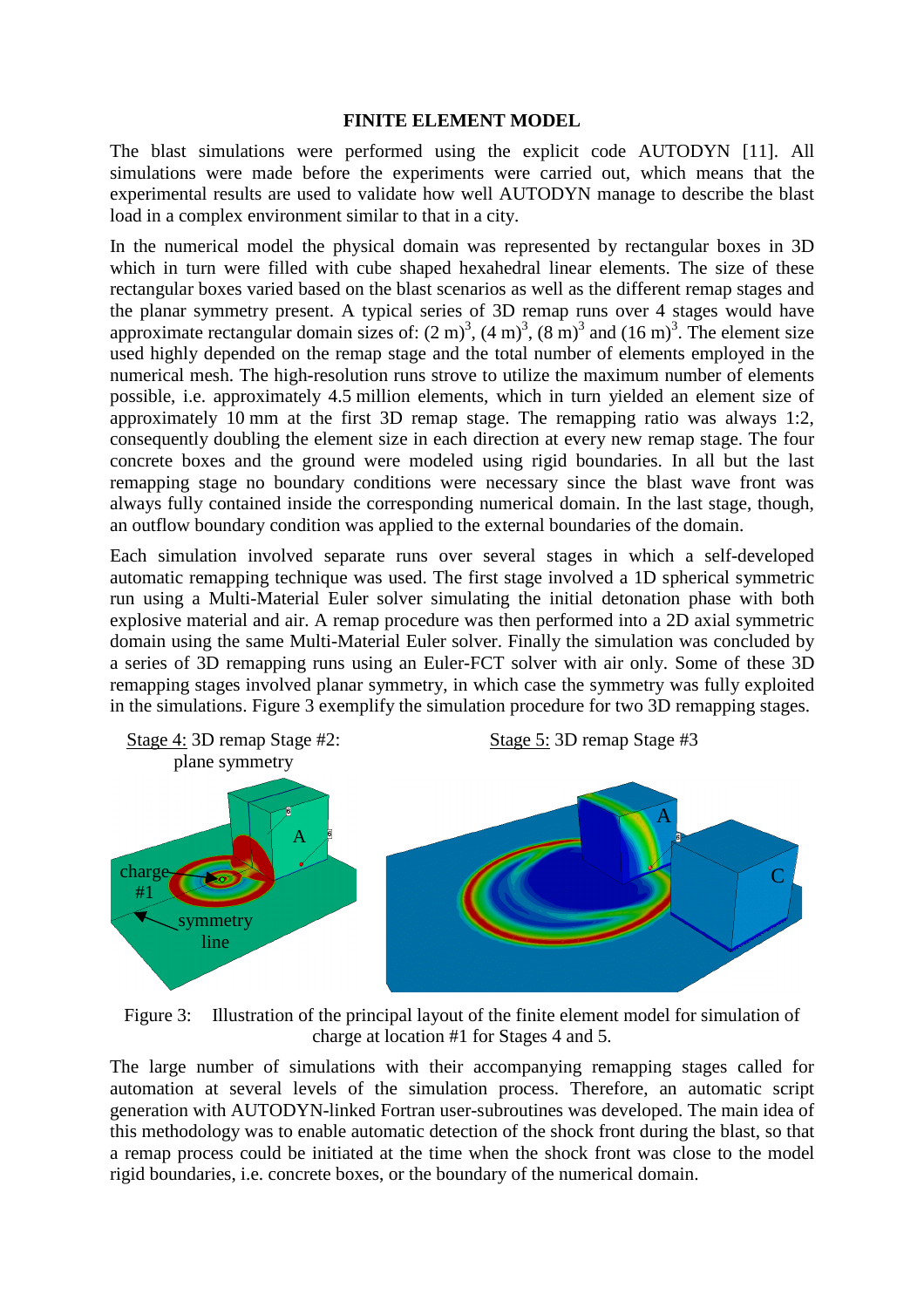In AUTODYN there are four different pre-defined material models for the explosive PETN, where the material densities vary between  $0.88 \text{ kg/m}^3$  and  $1.77 \text{ kg/m}^3$ . A pre-study was carried out to determine the difference between these material models and it was found that three out of four models generated almost identical results, [13], [14]. This, together with an approximation that the explosive in the charges used had a density of about 1.7 kg/m<sup>3</sup>, [13], lead to the use of the PETN material model with density  $1.77 \text{ kg/m}^3$  in the final AUTODYN simulations of the experimental set-up. The explosive was modeled using the JWL Equation of State (EOS) with automatic conversion into Ideal Gas EOS when the entire explosive had reached a compression value of -0.95. Additionally, at the start of the first 3D remap stage the explosive was converted into air, thus facilitating the use of the single material Ideal-Gas-EOS-Only Euler FCT solver. Input parameters for air and explosive used are listed in Table 1.

Table 1: Summary of input parameters in AUTODYN for air and explosive PETN.

| Air      |                                                             | <b>PETN 1.77</b>                                                          |                                                                                                            |  |  |  |  |  |
|----------|-------------------------------------------------------------|---------------------------------------------------------------------------|------------------------------------------------------------------------------------------------------------|--|--|--|--|--|
| $\rho_0$ | $1.226 \cdot 10^{-3}$ (g/cm <sup>3</sup> )<br>$101.3$ (kPa) | $\rho_0$<br>C-J Detonation velocity<br>C-J Energy density<br>C-J Pressure | $1.77 \text{ (g/cm)}$<br>8300 (m/s)<br>$1.01 \cdot 10^7$ (kJ/m <sup>3</sup> )<br>$3.35 \cdot 10^{7}$ (kPa) |  |  |  |  |  |

In this paper mainly the results for the 0.4 kg charges are presented. Hence, if not mentioned otherwise all results presented are related to the small charges. For more information about the experiments and the analyses carried out, see [13], [14].

### **RESULTS**

## Comparison with ConWep

A comparison of measured peak pressure in the free field gauges (FF01 to FF13) and that predicted using ConWep has been made in [13] and [14] and it was found that the correspondence was satisfactorily. As a further illustration two samples of the pressure-time relations for charges at location #1 and #4 are compared to that predicted by ConWep in Figure 4. The pressures obtained from the charge at location #1 should agree well with that of ConWep whereas it from the charge at location #4 is expected to deviate somewhat from ConWep due to confinement effects at ranges larger than about 2.3 m.



Figure 4: Comparison of pressure-time relations in the experiments and ConWep [4].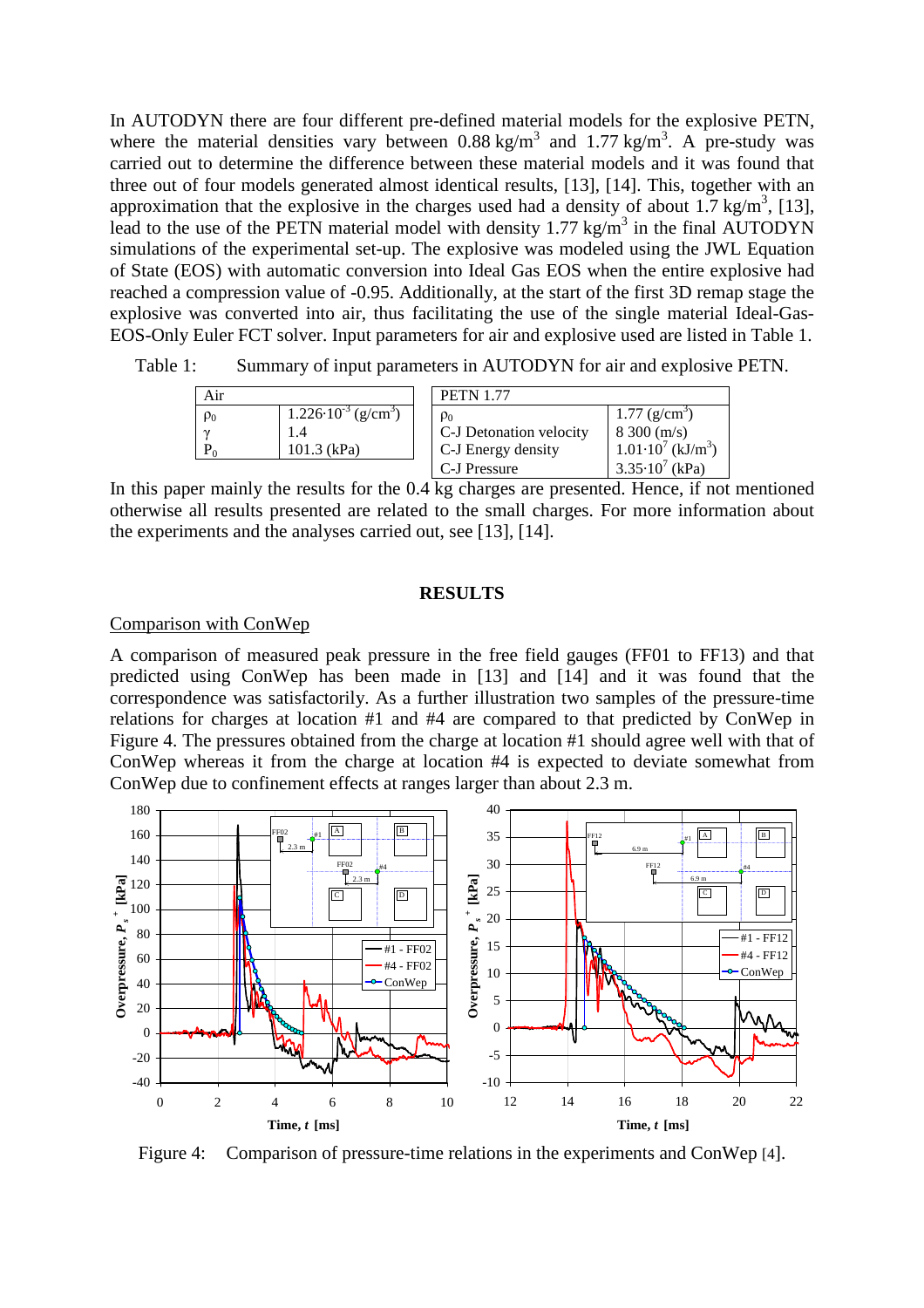The key parameters of this comparison are summarized in Table 2. From this it can be observed that ConWep somewhat underestimate the peak pressure and overestimate the arrival time for the compared pressure relations. The resulting impulse intensity of the initial positive phase, though, is rather similar.

| Gauge      | R                 | $t_a$              | $P_{s}^{\ +}$ | $i_s^+$ | $T^{\scriptscriptstyle +}$ |
|------------|-------------------|--------------------|---------------|---------|----------------------------|
|            | $\lceil m \rceil$ | $\lceil ms \rceil$ | [kPa]         | [Pas]   | $\lceil ms \rceil$         |
| $#1$ -FF02 | 2.3               | 2.58               | 168           | 57      | 1.31                       |
| $#1$ -FF12 | 6.9               | 14.3               | 20            | 24      | 3.15                       |
| #4-FF02    | 2.3               | 2.43               | 119           | 67      | 1.49                       |
| #4-FF12    | 6.9               | 13.8               | 38            | 29      | 2.41                       |
| ConWep     | 2.3               | 2.77               | 109           | 67      | 2.16                       |
| ConWep     | 6.9               | 14.6               | 17            | 25      | 3.49                       |

Table 2: Summary of blast key parameters related to pressure-time relations in Figure 4.

It shall be observed that the peak pressure from a detonation in location #1 is noticeable higher than from that in location  $#4$  at a distance of  $R = 2.3$  m. However, at a distance of 6.9 m the opposite is true, the pressure from the blast wave originating from location #4 being higher. This effect is believed to be a result of the confinement effect obtained when the blast wave propagates in the space between the concrete boxes.

### Comparison with AUTODYN

Table 3 presents a comparison of key parameters overpressure  $P^+$ , arrival time  $t_a$  and impulse intensity  $i^+$  and  $i^-$  obtained in the AUTODYN simulations and that of the experiments for charge locations #1 and #3. Here, the impulse intensities  $i^+$  and  $i^-$  are defined as the sum of all positive and negative phases, respectively, within the time period *tend*.

$$
i^{+} = \sum_{k=1}^{n} i_{k}^{+} = \sum_{k=1}^{n} \int_{t_{a,k}}^{t_{end,k}} P^{+}(t) dt
$$
 (1)

$$
i^{-} = \sum_{k=1}^{n} i_{k}^{-} = \sum_{k=1}^{n} \int_{t_{a,k}}^{t_{end,k}} P^{-}(t) dt
$$
 (2)

To get a better overview of how well the results coincide a coherence measure, according to Eq. (3), was introduced.

$$
Coh = 1 - \frac{\int_{0}^{t_{end}} P_{AD}(t) - P_{Exp}(t) dt}{i_{Exp}^{+} + i_{Exp}^{-}}
$$
(3)

Here  $P_{AD}(t)$  and  $P_{Exp}(t)$  are the pressure obtained in the AUTODYN simulations and experiments, respectively, while  $i^{\dagger}_{Exp}$  and  $i^{\dagger}_{Exp}$  are the total positive and negative impulse intensities from the experiments according to Eqs. (1) and (2) up to time  $t_{end} = 50$  ms. Thereby, it is possible to fairly straightforwardly compare a large number of numerical and experimental results and get a measure of how well they coincide. Using this measure, *Coh* = 1.0 signify a perfect match. However, as illustrated in Figure 5, *Coh*  $\geq$  0.5 corresponds to very good agreement between simulated and experimental results.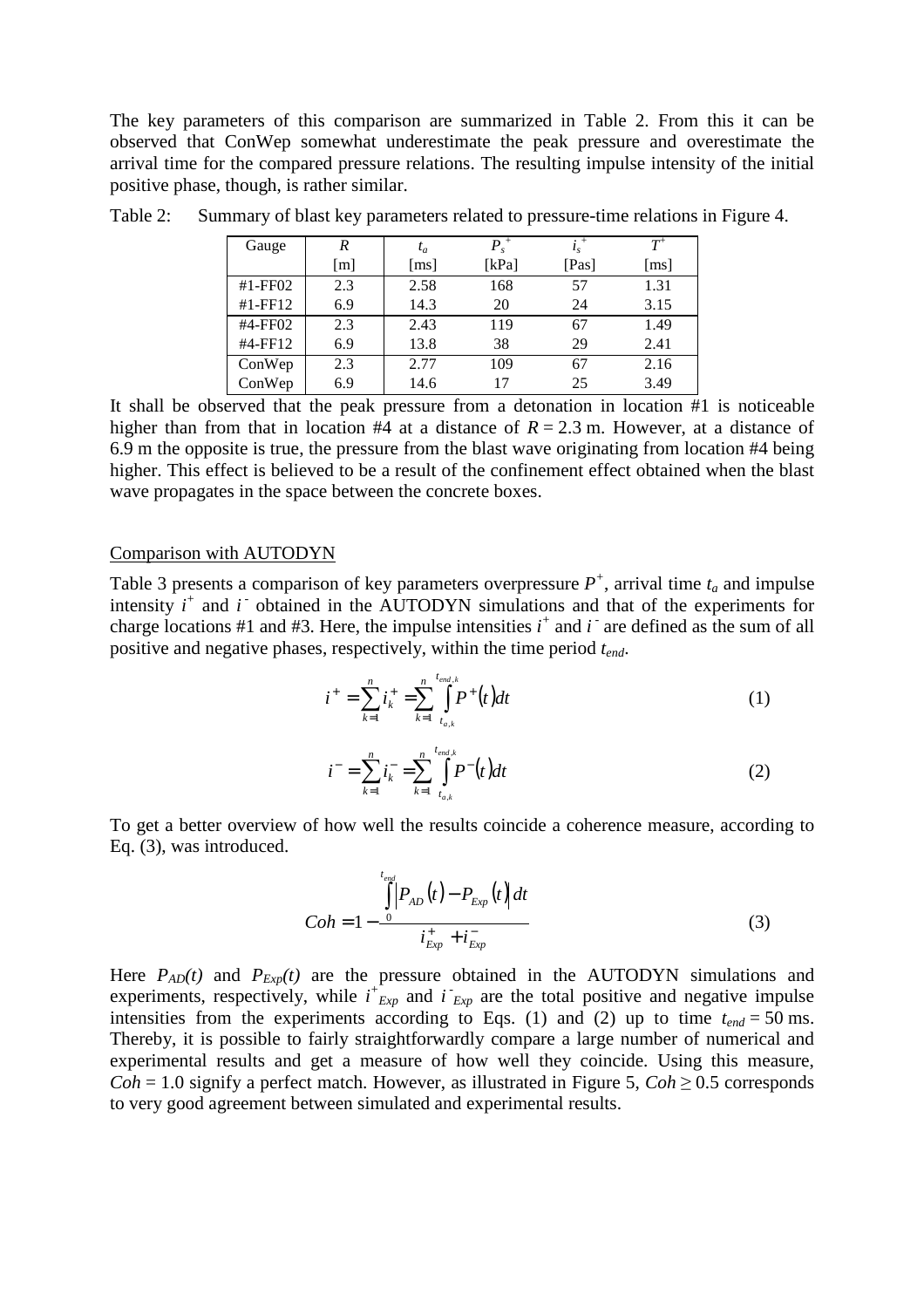|                   | Location #1 |                    |         |            |       |                    |             |                          | Location #3            |       |       |            |         |                    |       |            |
|-------------------|-------------|--------------------|---------|------------|-------|--------------------|-------------|--------------------------|------------------------|-------|-------|------------|---------|--------------------|-------|------------|
| Gauge             |             |                    | AUTODYN |            |       |                    | Experiments |                          | AUTODYN<br>Experiments |       |       |            |         |                    |       |            |
|                   | $P^+$       | $t_a$              | $i^+$   | $\ddot{i}$ | $P^+$ | $t_a$              | $i^+$       | $\ddot{i}$               | $P^+$                  | $t_a$ | $i^+$ | $\ddot{i}$ | $P^+$   | $t_a$              | $i^+$ | $\ddot{i}$ |
|                   | [kPa]       | $\lceil ms \rceil$ | [Pas]   | [Pas]      | [kPa] | $\lceil ms \rceil$ |             | [Pas] [Pas]              | [kPa]                  | [ms]  | [Pas] | [Pas]      | [kPa]   | $\lceil ms \rceil$ | [Pas] | [Pas]      |
| FF01              | 656         | 0.62               | 143     | 137        | 480   | 0.65               | 248         | L,                       | 698                    | 0.62  | 226   | 184        | 610     | 0.61               | 237   | 704        |
| FF <sub>02</sub>  | 129         | 2.42               | 85      | 94         | 168   | 2.58               | 57          | $\overline{\phantom{a}}$ | 136                    | 2.38  | 140   | 141        | 93      | 2.53               | 120   | 220        |
| FF <sub>03</sub>  | 32          | 7.69               | 52      | 50         | 47    | 8.14               | 82          | 54                       | 33                     | 7.74  | 76    | 77         | 45      | 7.78               | 71    | 66         |
| FF12              | 14          | 13.45              | 35      | 35         | 20    | 14.27              | 38          | 35                       | 136                    | 2.38  | 137   | 141        | 93      | 2.63               | 113   | 155        |
| FF13              | 16          | 9.89               | 32      | 32         | 18    | 10.50              | 28          | 31                       | 34                     | 7.61  | 114   | 112        | 37      | 8.21               | 106   | 102        |
| BA1L              | 51          | 3.71               | 61      | 67         | ٠     |                    |             |                          | 8                      | 9.71  | 52    | 51         | 8       | 9.81               | 49    | 47         |
| BA2L              | 7           | 9.63               | 49      | 48         | 8     | 10.28              | 53          | 49                       | 52                     | 3.73  | 113   | 115        | 40      | 3.90               | 110   | 116        |
| BA3L              | 51          | 3.71               | 113     | 115        | 63    | 3.89               | 112         | 110                      | 2 2 5 8                | 0.63  | 505   | 235        | 2 3 6 9 | 0.47               | 763   | 328        |
| BA4L              | 2 100       | 0.63               | 461     | 208        | 1745  | 0.63               | 429         | ٠                        | 52                     | 3.73  | 70    | 73         | 58      | 3.81               | 73    | 74         |
| BA6L              | 94          | 1.56               | 76      | 148        | 114   | 1.68               | 104         | 107                      | 1 2 7 2                | 1.05  | 325   | 233        | 991     | 1.03               | 345   | 238        |
| BA7L              | 1 2 2 1     | 1.05               | 290     | 211        | 599   | 1.02               | 187         | 452                      | 103                    | 1.61  | 70    | 132        | 146     | 1.65               | 72    | 174        |
| BB1L              | 6           | 15.34              | 20      | 22         | 11    | 16.76              | 22          | 19                       | 8                      | 11.55 | 34    | 31         | 8       | 12.34              | 32    | 27         |
| BB <sub>2</sub> L | 3           | 22.00              | 21      | 20         | 3     | 23.35              | 23          | 20                       | 5                      | 13.52 | 33    | 35         | 5       | 13.85              | 32    | 33         |
| BB3L              | 6           | 15.34              | 42      | 44         | 11    | 16.63              | 45          | 44                       | 51                     | 7.93  | 115   | 112        | 54      | 8.39               | 99    | 98         |
| BB4L              | 14          | 13.41              | 68      | 70         |       |                    |             | ۰                        | 77                     | 6.45  | 131   | 127        | 73      | 6.89               | 122   | 118        |

Table 3: Summary of key parameters  $P^+$ ,  $t_a$ ,  $i^+$  and  $i^-$  from AUTODYN analyses and experiments for charge locations #1 and #3 when  $t_{end}$  = 50 ms. A marking "-" in the table indicate that the experimental result was not valid.



Figure 5: Example of correlation between AUTODYN analyses and experiments: #2-BA3L (left) with *Coh* = 0.566, and #4-FF02, with *Coh* = 0.477.

From Table 3, Figure 5 and further comparisons presented later in this paper it can be seen that the agreement between experimental and numerical results is generally very good. The similarities between the pressures measured in the experiments and those obtained in AUTODYN is evident. It can be concluded, though, that the rapid pressure rise observed in the experiments is not always fully captured in AUTODYN. This is due to the model discretization; i.e. the use of several remapping stages cause loss of information and also leads to an element mesh that is no longer fine enough to accurately capture rapid pressure changes. Nevertheless, the general behavior is still captured with good accuracy. Furthermore, it was observed that the agreement between analyses and experimental results increased when the pressure decreased. Thus, when the pressure was reduced to less than about 50-100 kPa the general agreement went from very good to excellent. In Figure 6 the complete batch of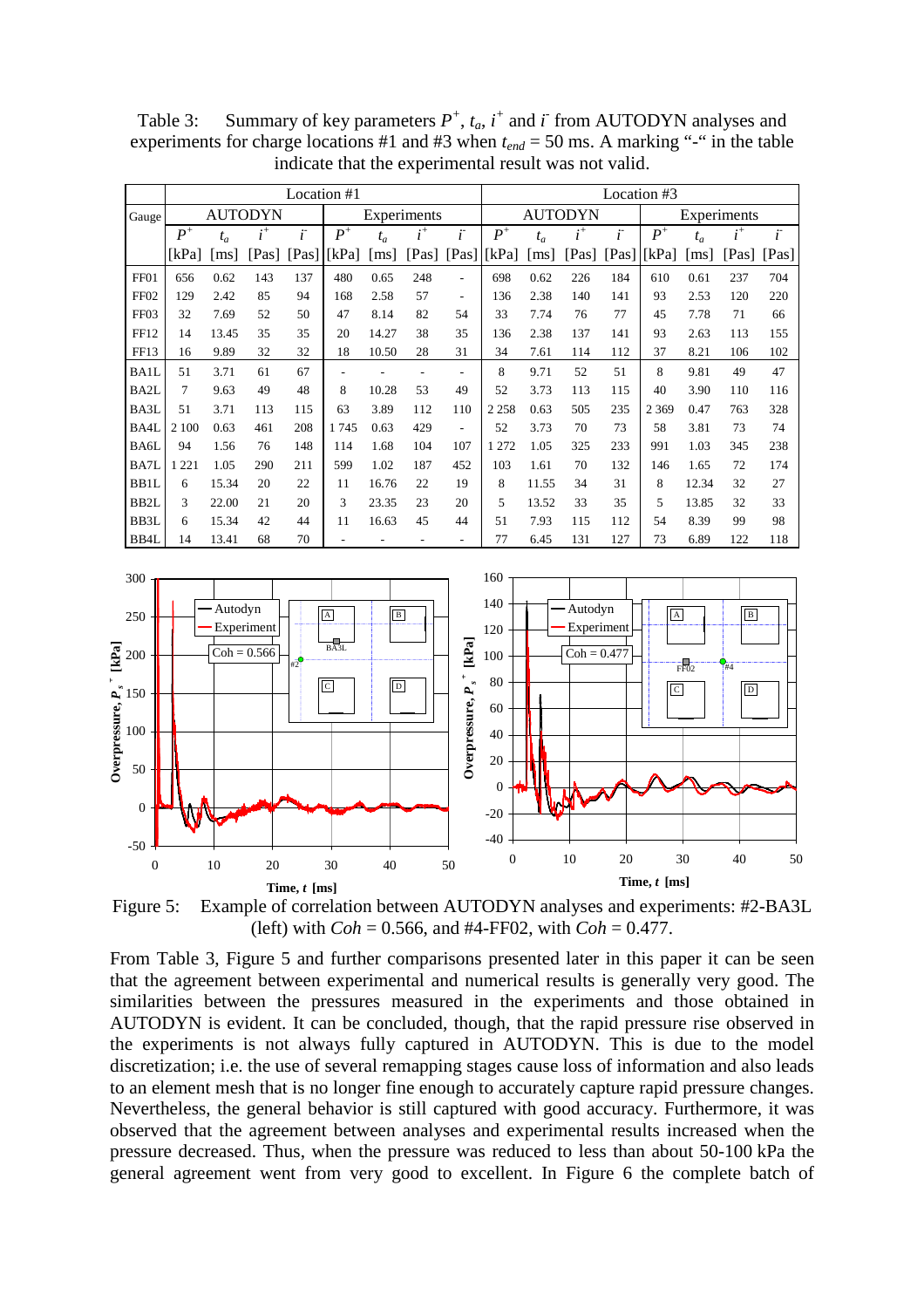coherence data for the 0.4 kg and 1.6 kg charges, totaling 8 charges with almost 200 result series, is presented. From this it can be noted that about 65 % of the compared results reach  $Coh \geq 0.5$ ; i.e. a limit that indicates very good agreement.



Figure 6: Coherence of 0.4 kg and 1.6 kg charges presented as portion at given coherence (left) and portion higher than given coherence (right).

#### **SUPERPOSITIONING MODEL**

Above it was shown that the prediction made in AUTODYN generally shows very good accuracy with that of the experiments. Hence, it has been confirmed that AUTODYN is a powerful tool in the prediction of load characteristics from blasts in an urban environment. The downside, though, is that programs such as AUTODYN are often expensive and demands a highly skilled user to achieve reliable results. This, in addition to the time consuming modeling and the needed CPU time to achieve the accurate results, are factors that weigh heavily against using only FE-calculations to predict blast loading on structures.

Empirical and semi-empirical methods are easier to use and also provide a basic knowledge for understanding different load situations. Such less complex methods are also needed to better understand the results from a more complex analysis, and thus prevent the latter from being transformed into a "black box". Additionally, such simplified tools can be used to get an approximate view of the resulting load characteristics in a complex situation and could provide sufficient foundation for achieving design loads on the structures.

Based on this an attempt was made to have an engineer's approach to the problem at hand and below a method based on [8] is presented. The concept of this method is to superpose several blast waves, where each wave is adjusted with regard to diffraction. The influence of reflected pressure is not considered, i.e. the wave characteristics are based on incident pressures only, nor is there an attempt to incorporate any confinement effects. The method is intentionally made simple since the purpose here is to provide a model that may describe the main load characteristics obtained in a complex load situation rather then a fully accurate prediction.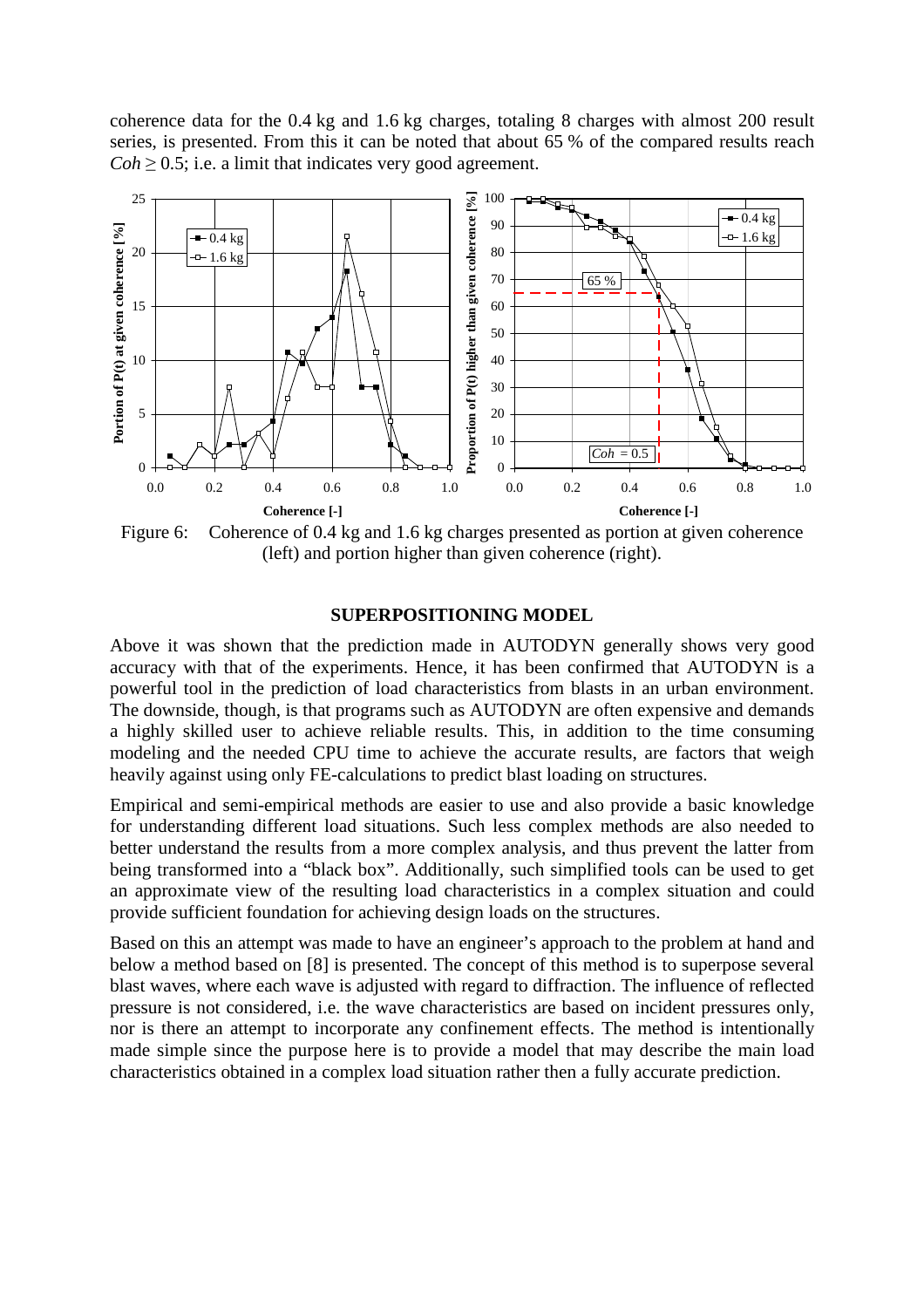The resulting pressure time-relation,  $P(t)$ , for a general point in the geometry studied is determined performing the following four steps:

- 1. Derive all pressure wave paths,  $W_i$ ,  $1 \le i \le n$ , which will be of interest for the studied point. Calculate the total distances,  $R_i$ , for each of the paths from center of charge to the studied point.
- 2. Use the total distances  $R_i$  in conjunction with the charge characteristics to determine the corresponding airblast parameters for both the positive and negative phase of the incident waves; i.e. arrival time  $t_a$ , incident pressures  $P_s^+$ ,  $P_s^-$ , incident impulse intensities  $i_s^{\dagger}, i_s^{\dagger}$ , duration  $T^{\dagger}$  and  $T$  and the decay coefficient  $\alpha$ .
- 3. Calculate the pressure time histories for incident pressures for all wave paths using

$$
P_{w_i}(t) = \begin{cases} 0, \text{ if } t < t_a \\ P_s^+ \left(1 - \frac{t - t_a}{T^+}\right) e^{-\frac{\alpha(t - t_a)}{T^+}}, \text{ if } t_a \le t < t_a + T^+ \\ -P_s^- \cdot 13.9 \left(1 - \frac{t - (t_a + T^+)}{T^-}\right) e^{-\frac{4(t - (t_a + T^+))}{T^-}}, \text{ if } t_a + T^+ \le t < t_a + T^+ + T^- \end{cases} \tag{4}
$$

4. The pressure-time histories for each wave  $W_i$  is multiplied with diffraction coefficients, *Cdiff,i*, and summed together according to

$$
P(t) = \sum_{i=1}^{n} C_{diff,i} \cdot P_{w_i}(t)
$$
 (5)

Blast parameters in step 2 may be determined in several ways, e.g. ConWep [4] for the positive phase. However, in order to automate the calculations as far as possible equations according to spherical burst provided in [15] were used for the positive phase. The decay coefficient  $\alpha$  was determined in accordance with Eqs. (1) and (4), i.e. so that

$$
i_s^+ = P_s^+ T^+ \left[ \frac{1}{\alpha} - \frac{1}{\alpha^2} \left( 1 - e^{-\alpha} \right) \right]
$$
 (6)

was fulfilled. For the negative phase, relations from [16] were used to determine the blast parameters. The influence of reflected pressure was not considered, i.e. the wave characteristics were based on incident pressures only.

The diffraction coefficients, *Cdiff*, used were determined using the experimental results and comparing these to that predicted by ConWep. In [8] the diffraction coefficients were based on the peak pressure  $P_s^+$ . However, in the comparisons made herein it was found that this approach seemed to be a bit uncertain since it proved to differ somewhat also for similar load situations. Therefore, the impulse intensity  $i<sub>s</sub>$ <sup>+</sup> of the first shock wave was also incorporated in the comparison, see Table 4. Due to reflections, though, it was not possible to identify the full effect of the first blast wave in the pressure-time relations obtained in the experiments, and these results were therefore not included in the comparison.

Table 4 summarizes the pressures and impulse intensities used to determine *Cdiff*. Three different load situations were identified: Case 1 with diffraction around one corner to a gauge close to the edge, Case 2 with diffraction around one corner to a gauge positioned far from the edge, and Case 3 with diffraction around two corners to a gauge positioned far from the edge. Average values were determined for the diffractions coefficient when based on the pressure,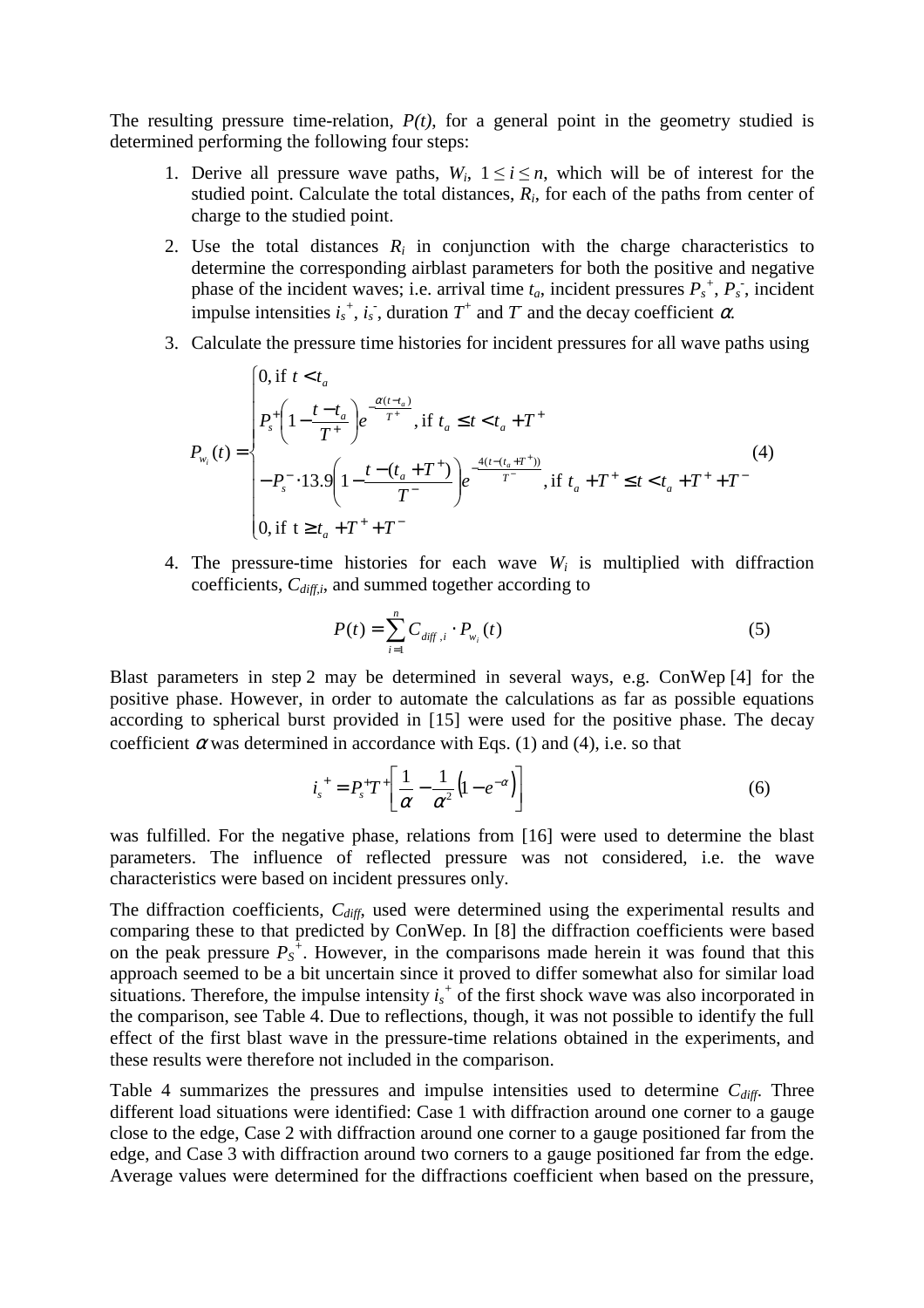*Cdiff,P*, and the impulse intensity, *Cdiff,I*, and an average value of these two, *Cdiff,PI*, was decided. It is observed that  $C_{diff,P}$  and  $C_{diff,I}$  deviates for Case 1 and 3 but are approximately the same for Case 2. The average diffraction coefficient *Cdiff.PI* is higher close to the edge (Case 1) than in the middle of the wall (Case 2), which also is in line with that observed in [8]. However, the coefficient determined based on the impulse intensity is the same, and therefore as a rough approximation it seems reasonable to use the same value *Cdiff,PI* for both of them. Hence, an approximate average value of  $C_{diff} = 0.6$  is used for both Case 1 and Case 2.

It seems plausible that the resulting diffraction coefficient should depend on the number of corners that the blast wave diffracts around. Observing that the main difference between Case 2 and Case 3 is that the former diffracts around one corner while the second diffracts around two it is found that  $C_{diff,3} = C_{diff,2}^2$  seems like a good approximation. Hence, the diffraction coefficient  $C_{diff,i}$  in Eq. (4) is set to  $C_{diff,i} = C_{diff}^{m}$ , where *m* is the number of corners that wave  $W_i$  diffracts around.

|                |             |                |                  | Experiments  |         |              | ConWep  | Diffraction         |              |
|----------------|-------------|----------------|------------------|--------------|---------|--------------|---------|---------------------|--------------|
| Case           | Description | Gauge          | $\boldsymbol{R}$ | $P_s^+$      | $i_s^+$ | $P_s^+$      | $i_s^+$ | $C_{diff,P}$        | $C_{diff,i}$ |
|                |             |                | [m]              | [ $kPa$ ]    | [Pas]   | [ $kPa$ ]    | [Pas]   | $\lbrack - \rbrack$ | $[\cdot]$    |
|                |             | #1-BA6L        | 1.826            | 114          | 43.4    | 180          | 82.8    | 0.63                | 0.52         |
| $\mathbf{1}$   | Charge      | #3-BA7L        | 1.826            | 146          | 43.7    | 180          | 82.8    | 0.81                | 0.53         |
|                | Gauge       | #4-BA7L        | 3.837            | 34.4         | 28.7    | 41.2         | 43.2    | 0.84                | 0.67         |
|                |             | Average value: |                  | $C_{diff,P}$ | 0.76    | $C_{diff,I}$ | 0.57    | $C_{diff,PI}$       | 0.67         |
|                |             | $#1-BA1L$      | 2.776            |              | ÷,      | 74.8         | 57.3    |                     |              |
|                |             | #1-BA3L        | 2.776            | 63.2         | 35.5    | 74.8         | 57.3    | 0.84                | 0.62         |
|                |             | #1-BB1L        | 7.376            | 11.5         | 14.2    | 15.1         | 23.4    | 0.76                | 0.61         |
|                |             | #1-BB3L        | 7.376            | 11.0         | 11.2    | 15.1         | 23.4    | 0.73                | 0.48         |
|                |             | $#2-BAIL$      | 4.787            | 11.2         | 19.1    | 28.5         | 35.3    | 0.39                | 0.54         |
|                |             | #2-BA2L        | 4.787            | 11.9         | 22.9    | 28.5         | 35.3    | 0.42                | 0.65         |
|                | Charge      | $#2-BB1L$      | 9.387            | 3.5          |         | 9.6          | 18.5    | 0.36                |              |
| $\overline{2}$ |             | $#2-BB2L$      | 9.282            | 4.1          | 10.4    | 11.1         | 18.7    | 0.37                | 0.56         |
|                | Gauge       | #3-BA2L        | 2.776            | 40.5         | 35.0    | 74.8         | 57.3    | 0.54                | 0.61         |
|                |             | #3-BA4L        | 2.776            | 58.0         | 35.7    | 74.8         | 57.3    | 0.78                | 0.62         |
|                |             | #3-BB2L        | 7.126            | 5.3          |         | 15.8         | 24.2    | 0.34                |              |
|                |             | #4-BA1L        | 4.787            | 11.8         | 19.6    | 28.5         | 35.3    | 0.41                | 0.55         |
|                |             | #4-BA4L        | 4.787            | 11.4         | 19.5    | 28.5         | 35.3    | 0.40                | 0.55         |
|                |             | #4-BB1L        | 4.787            | 11.6         | 19.3    | 28.5         | 35.3    | 0.41                | 0.55         |
|                |             | #4-BB2L        | 4.787            | 11.5         | 19.8    | 28.5         | 35.3    | 0.40                | 0.56         |
|                |             | Average value: |                  | $C_{diff,P}$ | 0.51    | $C_{diff,I}$ | 0.57    | $C_{diff,PI}$       | 0.54         |
|                |             | #1-BA2L        | 5.076            | 7.8          | 15.9    | 26.0         | 33.4    | 0.30                | 0.48         |
| 3              | Charge      | #1-BB2L        | 9.676            | 2.3          |         | 10.5         | 18.0    | 0.22                |              |
|                | Gauge       | $#3-BAIL$      | 5.076            | 7.6          | 16.9    | 26.0         | 33.4    | 0.29                | 0.51         |
|                |             |                | Average value:   |              | 0.27    | $C_{diff,I}$ | 0.49    | $C_{diff,PI}$       | 0.38         |

Table 4: Determination of diffraction coefficient *C*<sub>diff,PI</sub>, based on experimental results and predictions made in ConWep, [4].

The number of blast waves used in the calculations presented herein is limited to six. Further, when determining the distances  $R_i$  an approximate approach was used based on simple geometrical assumptions regarding angles of reflection; the difference in distance obtained being rather negligible. An example of how the different shock waves are determined and put together in a resulting pressure-time relation is shown in Figure 7 and Table 5. When determining the blast parameters a spherical air burst was assumed. However, since the current load case is more similar to that of a hemispherical airburst the charge weight was increased with a factor 1.8 due to mirroring, [17].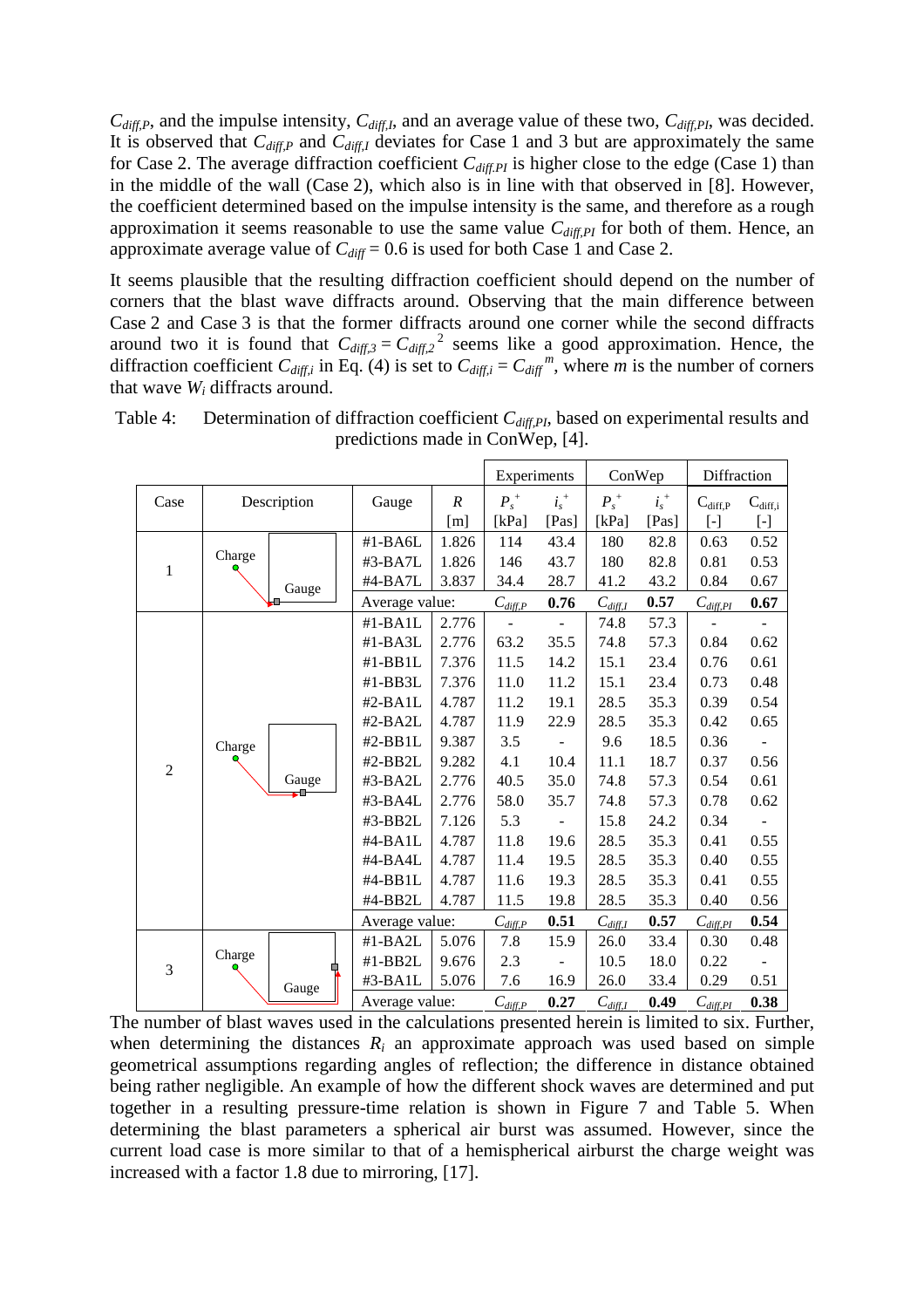

Figure 7: (Top) The six shock wave paths  $W_l$  -  $W_6$ , multiplied with  $C_{diff}$ , that affect the studied point BA3L, and (bottom) comparison with the results from AUTODN and the experiments. The correlation between AUTODYN and experiments resulted in *Coh* = 0.692.

Table 5: Input data according to Eqs. (4) and (5) for the shock waves shown in Figure 7 The data is based on a spherical airburst using a scaled distance *Z* based on an equivalent weight of 1.21 and a mirror coefficient of 1.8.

|                |       | Geometry       |                           | Positive phase |         | Negative phase             | Diffraction               |         |         |                      |          |                   |
|----------------|-------|----------------|---------------------------|----------------|---------|----------------------------|---------------------------|---------|---------|----------------------|----------|-------------------|
| Wave           | R     | Z              | $t_a$                     | $P_{s}^{\ +}$  | $i_s^+$ | $T^{\scriptscriptstyle +}$ | $\alpha$                  | $P_{s}$ | $i_s$   | $T^{\cdot}$          | m        | $C_{\text{diff}}$ |
|                | [m]   | $[m/kg^{1/3}]$ | $\lceil \text{ms} \rceil$ | [kPa]          | [Pas]   | $\lceil ms \rceil$         | $\left[ \text{-} \right]$ | [kPa]   | [Pas]   | $\lfloor ms \rfloor$ | [#]      | $[\cdot]$         |
| W <sub>I</sub> | 2.78  | 3.06           | 3.932                     | 78.5           | 60.4    | 2.591                      | 1.81                      | $-13.1$ | $-66.0$ | 10.980               |          | 0.60              |
| $W_2$          | 5.85  | 6.44           | 12.311                    | 20.8           | 30.6    | 3.481                      | 0.52                      | $-5.8$  | $-31.0$ | 11.769               | 2        | 0.36              |
| $W_3$          | 6.21  | 6.84           | 13.350                    | 19.0           | 29.0    | 3.552                      | 0.47                      | $-5.4$  | $-29.2$ | 11.834               | $\Omega$ | 1.00              |
| $W_4$          | 7.38  | 8.12           | 16.738                    | 14.8           | 24.6    | 3.759                      | 0.37                      | $-4.5$  | $-24.5$ | 12.026               | 3        | 0.22              |
| $W_5$          | 10.99 | 12.10          | 27.268                    | 8.6            | 16.8    | 4.246                      | 0.26                      | $-2.9$  | $-16.4$ | 12.481               | 3        | 0.22              |
| $W_6$          | 10.81 | 11.90          | 26.735                    | 8.8            | 17.1    | 4.225                      | 0.28                      | $-2.9$  | $-16.6$ | 12.461               | $\Omega$ | 1.00              |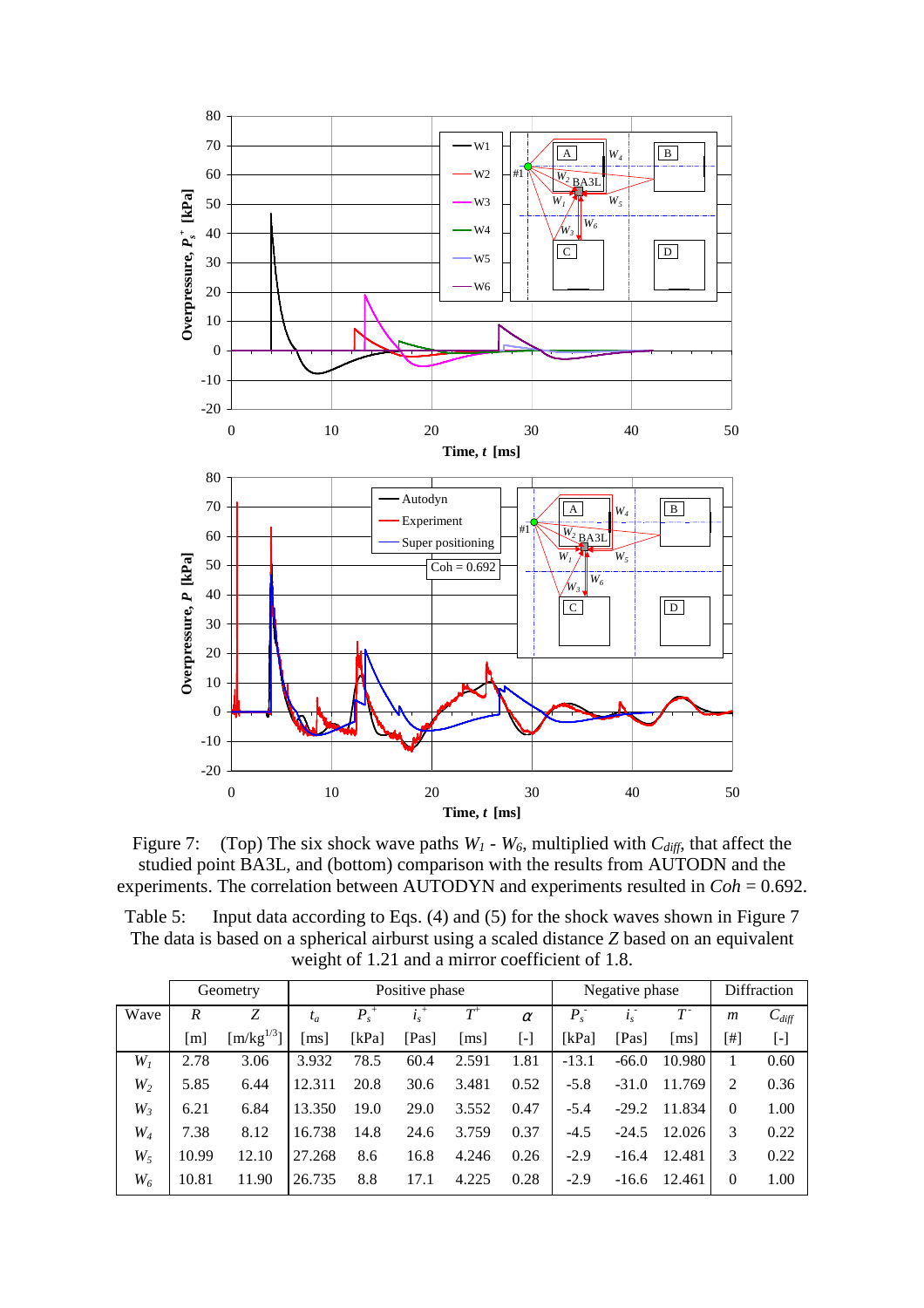In Figure 8 some further comparisons between experiments, AUTODYN and the super positioning method are illustrated. The correlations of the shown results, based on the positive and negative impulse intensities, are summarized in Table 6.



Figure 8: Comparison of pressure-time relation from AUTODYN, experiments and super positioning method: #2-BA2L (left) with  $Coh = 0.613$ , and #3-BA2L, with  $Coh = 0.571$ .

Table 6: Comparison of total positive and negative impulse intensities in experiments, AUTODYN and super positioning method according to Eqs. (1) and (2) when  $t_{end} = 40$  ms.

|                   |       | $#1-BA3L$                                                                                            |               |                   |       | $#2-BA2L$     |                                                                                                |                | $#3-BA2L$ |                        |               |                   |
|-------------------|-------|------------------------------------------------------------------------------------------------------|---------------|-------------------|-------|---------------|------------------------------------------------------------------------------------------------|----------------|-----------|------------------------|---------------|-------------------|
| Source            |       | $i_{s}$                                                                                              | $\gamma^{+1}$ | $\gamma^{(2)}$    |       | $i_s$         | $\gamma^{+1)}$                                                                                 | $\gamma^{(2)}$ |           |                        | $\gamma^{+1}$ | $\gamma^{(2)}$    |
|                   | [Pas] | [Pas]                                                                                                | $\mathsf{L}$  | $\lceil - \rceil$ | [Pas] | [Pas]         | $[\cdot]$                                                                                      | $[\cdot]$      | [Pas]     | [Pas]                  | $\mathsf{L}$  | $\lceil - \rceil$ |
| Experiment        |       | $98.2 -101.2$                                                                                        | 1.00          | 1.00              |       | $52.8 - 56.4$ | 1.00                                                                                           | 1.00           |           | $102.7 - 100.2$   1.00 |               | 1.00              |
| Autodyn           | 99.8  | $-105.3$                                                                                             | 1.02          | 1.04              | 52.6  | $-58.8$       | 1.00                                                                                           | 1.04           |           | $105.1 - 100.0$   1.02 |               | 1.00              |
| Super positioning | 89.2  | $-92.5$                                                                                              | 0.91          | 0.91              | 41.0  | $-53.3$       | 0.78                                                                                           | 0.95           | 80.7      | $-84.6$                | 0.79          | 0.84              |
|                   |       | $^{-1)}$ $\gamma^{+} = i_{\scriptscriptstyle S}^{\; +}$ / $i_{\scriptscriptstyle S}^{\; +}$ $_{Exp}$ |               |                   |       |               | $^{(2)}$ $\gamma^{\text{}}$ = $i_{\scriptscriptstyle S}$ / $i_{\scriptscriptstyle S}$ $_{Exp}$ |                |           |                        |               |                   |

Even though the general pressure-time behavior does not fully correspond with the experimental one for the whole time domain it still generates a good view of the load characteristics obtained. The ratios  $\gamma^+$  and  $\gamma^-$  presented in Table 6 shows that the total impulse intensities predicted by this simplified model is rather correct, the discrepancy being only about 10-20 %. Hence, the good correlation in the comparisons made above suggest that the super positioning method presented herein represent a simplified approach that yields results fairly close to that observed in reality.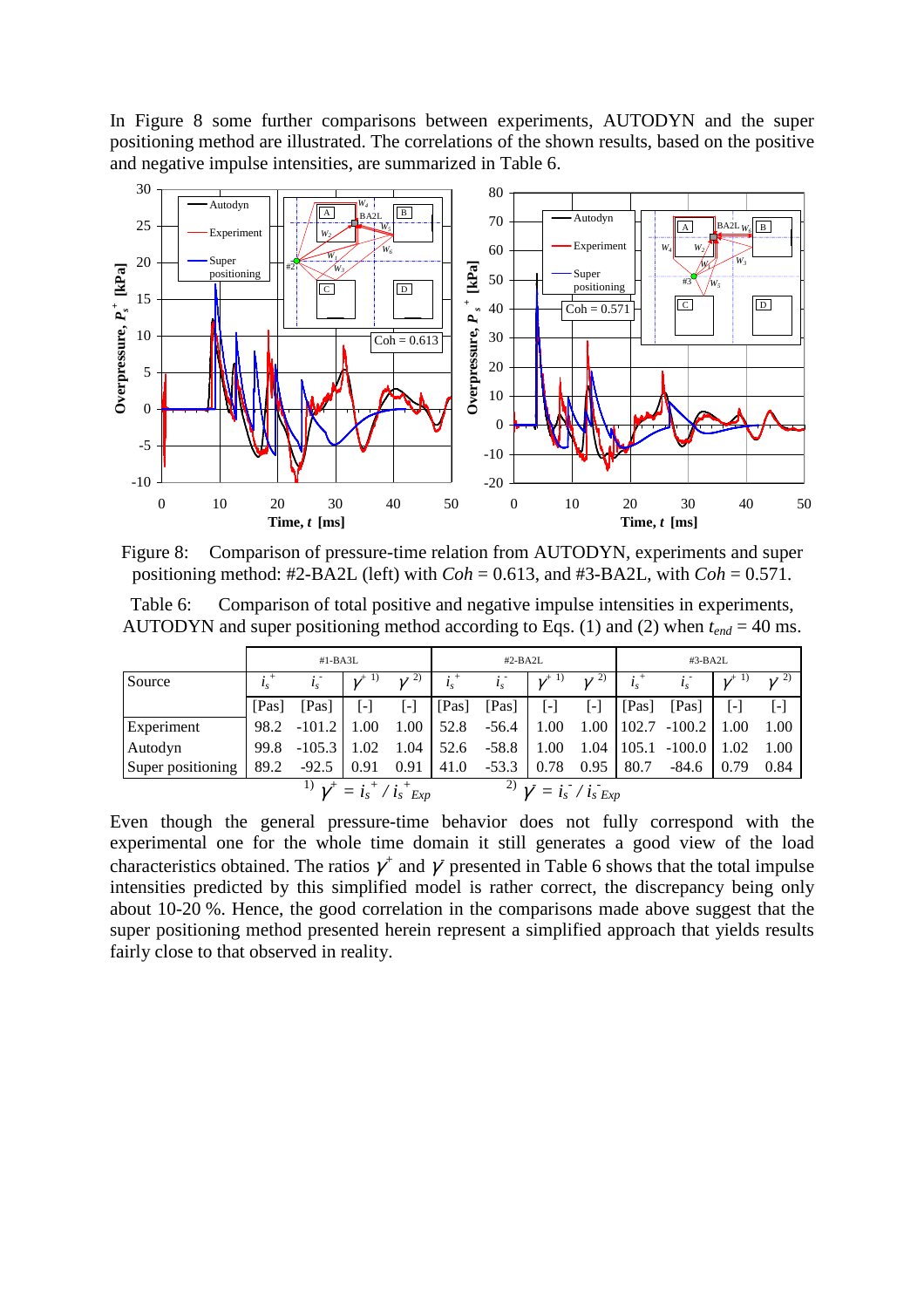### **CONCLUSIONS**

An experimental and numerical study of blast load at an intersection was carried out. The load effects of two types of charges, 0.4 kg and 1.6 kg PETN, positioned in four different locations were simulated using the explicit code AUTODYN and compared to the experimental results. All AUTODYN analyses were made before the experiments were carried out, and hence the results presented herein are used to validate AUTODYN's ability to describe the blast behavior in an urban environment. An automatic remapping routine was developed for the blast simulations in AUTODYN. This routine enabled automatic detection of the shock front close to a boundary, and thus a criterion for when in time to initiate the remapping process, allowing a more time efficient approach to large blast simulations in a complex environment.

It is shown that the agreement between the results obtained in the experiments and the AUTODYN simulations generally is very good. A coherence measure is introduced for comparing experimental and numerical results and it is concluded that this is a convenient method to get an estimation of how well the results coincide. For the results presented herein it is shown that about 65 % of the compared measurements fulfill  $Coh \ge 0.5$ , i.e. a the limit that indicates very good agreement. For gauges where the pressure was low, less than about 50-100 kPa, the agreement generally went from very good to excellent. Consequently, it is concluded that AUTODYN manage very well to describe the resulting blast effects and that it with confidence may be used as a powerful tool when studying blast loads in a complex urban environment.

An approach for a simplified technique, using super position of several incident shock waves, to estimate the blast load in a more complex environment is presented and compared to the experimental and numerical results. It is found that the method, despite its simplicity and rather crude approach, manage rather well to describe the general behavior of the resulting load characteristics observed in experiments and numerical analyses. The results presented herein show a deviation of just about 20 % compared to that in the experiments.

### **ACKNOWLEDGEMENTS**

The authors thankfully acknowledge the Swedish Rescue Services Agency (Räddningsverket) for the financing of the research project *Resistance capacities of buildings for extreme dynamic loading*. Special thanks are due to Björn Ekengren for his invaluable support; without him this project had not been the same. Further thanks are due to the Norwegian Defence Estates Agency (Forsvarsbygg), especially Svein Christensen and Ståle Skudal, for their initiation, invitation to take part in and financial support of the experimental work presented herein. Additionally, the Swedish Defence Research Agency (FOI), of whom Richard Forsén, Anders Carlberg and Roger Berglund are thanked, for their part in the experimental performance. Finally, thanks to Bert von Rosen, Canadian Explosives Research Laboratory, for providing help with the super positioning method presented herein.